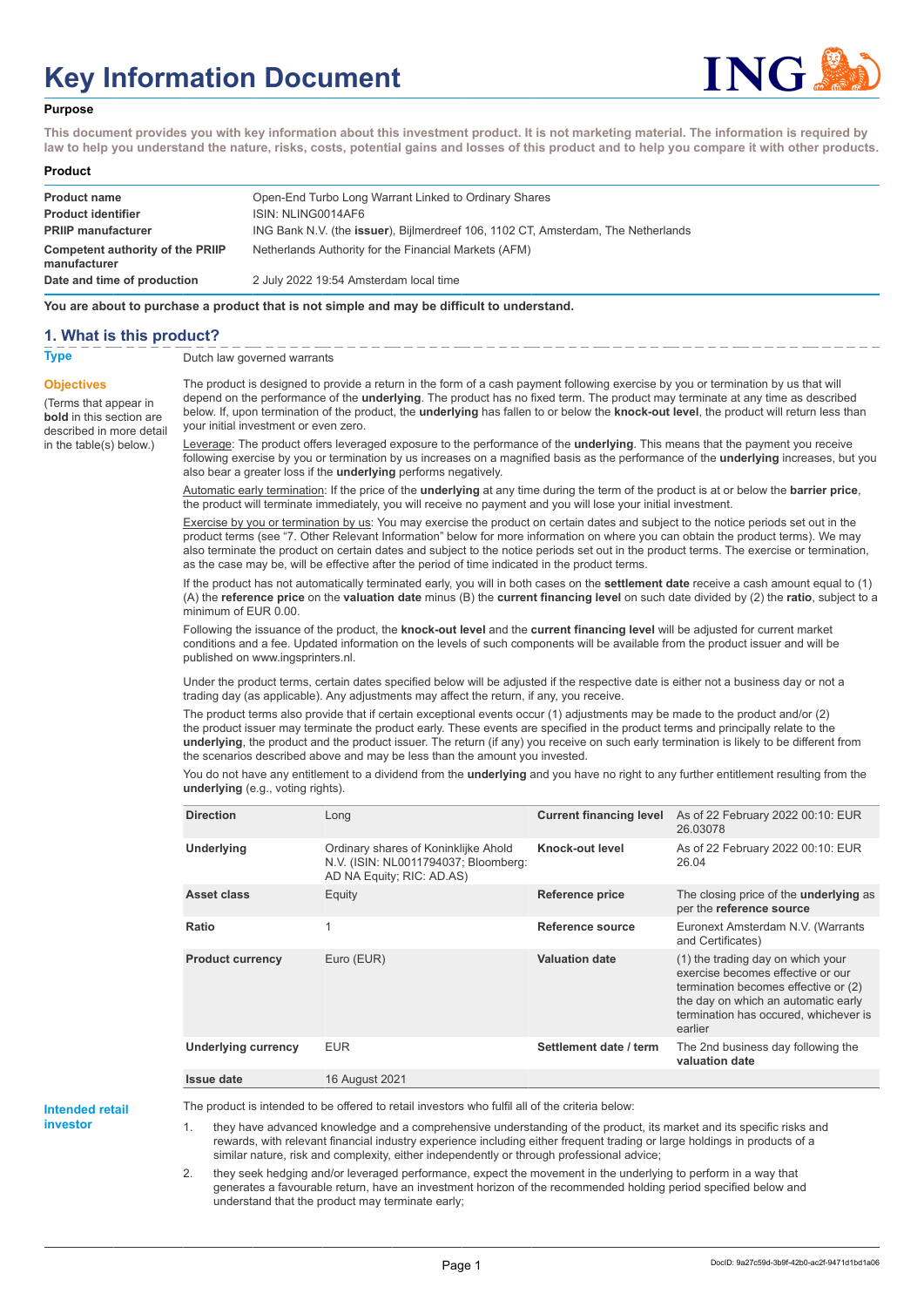- 3. they accept the risk that the issuer could fail to pay or perform its obligations under the product and they are able to bear a total loss of their investment; and
- 4. they are willing to accept a level of risk to achieve potential returns that is consistent with the summary risk indicator shown below.

The product is not intended to be offered to retail clients who do not fulfil these criteria.

### **2. What are the risks and what could I get in return?**

**Risk indicator**

**Performance scenarios**





**The risk indicator assumes you keep the product for 1 day. The actual risk can vary significantly if you cash in at an early or a later stage and you may get back less.**

The summary risk indicator is a guide to the level of risk of this product compared to other products. It shows how likely it is that the product will lose money because of movements in the markets or because we are not able to pay you.

We have classified this product as 7 out of 7, which is the highest risk class. This rates the potential losses from future performance at a very high level, and poor market conditions are very unlikely to impact our capacity to pay you.

**Be aware of currency risk:** If the currency of your account is different to the currency of this product, you will be exposed to the risk of suffering a loss as a result of the conversion of the currency of the product into the account currency. This risk is not considered in the indicator shown above.

**Be aware of currency risk:** If (i) the Underlying is traded in a different currency than EUR the unwind amount will be converted to EUR at the prevailing exchange rate which may result in a loss; or (ii) the currency of your account is different from the Currency of the product, you may be exposed to the risk of suffering a loss as a result of the conversion of the Currency of the product into the account currency. Risk (ii) above is not considered in the indicator shown above.

This product does not include any protection from future market performance so you could lose some or all of your investment.

If we are not able to pay you what is owed, you could lose your entire investment.

For detailed information about all risks relating to the product please refer to the risk sections of the prospectus and any supplements thereto as specified in the section "7. Other relevant information" below.

#### **Market developments in the future cannot be accurately predicted. The scenarios shown are only an indication of some of the possible outcomes based on recent returns.**

*Investment: EUR 10,000*

| <b>Scenarios</b>           |                                                                           | 1 dav                          |  |
|----------------------------|---------------------------------------------------------------------------|--------------------------------|--|
|                            |                                                                           | (Recommended holding period)   |  |
| <b>Stress scenario</b>     | What you might get back after costs<br>Percentage return (not annualised) | <b>EUR 0.00</b><br>$-100.00\%$ |  |
| Unfavourable scenario      | What you might get back after costs<br>Percentage return (not annualised) | <b>EUR 0.00</b><br>$-100.00\%$ |  |
| <b>Moderate scenario</b>   | What you might get back after costs<br>Percentage return (not annualised) | EUR 0.00<br>$-100.00\%$        |  |
| <b>Favourable scenario</b> | What you might get back after costs<br>Percentage return (not annualised) | <b>EUR 0.00</b><br>$-100.00\%$ |  |

The average returns shown in the above table are not annualised, which means they may not be comparable to the average returns shown in other key information documents.

This table shows the money you could get back over the next day under different scenarios, assuming that you invest EUR 10,000.

The scenarios shown illustrate how your investment could perform. The recommended holding period for this product is less than one year. The figures are therefore not calculated on a per year basis, but for the recommended holding period. Figures in this section and "4. What are the costs?" are therefore not comparable with figures given for products with a recommended holding period of at least one year. The scenarios presented are an estimate of future performance based on evidence from the past on how the value of this investment varies, and are not an exact indicator. What you get will vary depending on how the market performs and how long you keep the product. The stress scenario shows what you might get back in extreme market circumstances, and it does not take into account the situation where we are not able to pay you.

This product cannot be easily cashed in. This means it is difficult to estimate how much you would get back if you cash in before the recommended holding period. You will either be unable to cash in early or you will have to pay high costs or make a large loss if you do so.

The figures shown include all the costs of the product itself, but may not include all the costs that you pay to your advisor or distributor. The figures do not take into account your personal tax situation, which may also affect how much you get back.

Buying this product holds that you think the price of the underlying will increase.

Your maximum loss would be that you will lose your investment.

## **3. What happens if ING Bank N.V. is unable to pay out?**

You are exposed to the risk that the issuer might be unable to meet its obligations in connection with the product for instance in the event of bankruptcy or an official directive for resolution action. This may materially adversely affect the value of the product and could lead to you losing some or all of your investment in the product. The product is not a deposit and as such is not covered by any deposit protection scheme.